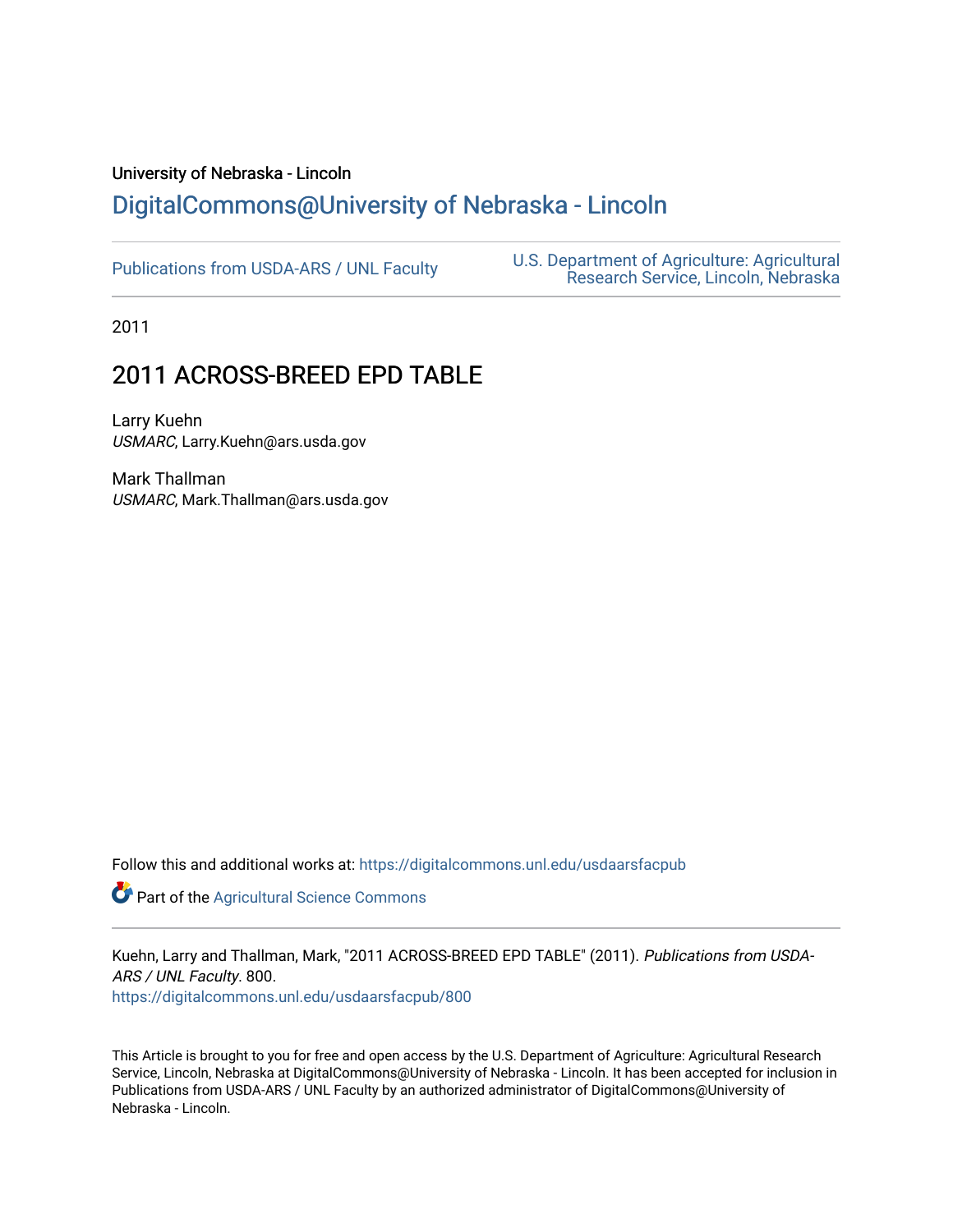#### **2011 ACROSS-BREED EPD TABLE**

The table of adjustment factors to be used to estimate across-breed expected progeny differences (AB-EPDs) for eighteen breeds was presented at the Beef Improvement Federation Annual Meeting in Bozeman, MT, on June 2 (see Table 1). Across-breed adjustment factors have been calculated for growth traits and maternal milk since 1993. Adjustment factors for carcass traits have been calculated since 2009; to be included, breeds must have carcass data in the U.S. Meat Animal Research Center (USMARC) database and report their carcass EPDs on an actual carcass basis using an age-adjusted endpoint. Bulls of different breeds can be compared on the same EPD scale by adding the appropriate adjustment factor to the EPDs produced in the most recent genetic evaluations for each of the sixteen breeds. The AB-EPDs are most useful to commercial producers purchasing bulls of more than one breed to use in cross-breeding programs. For example, in terminal cross-breed systems, AB-EPDs can be used to identify bulls in different breeds with high growth potential or favorable carcass characteristics.

As an example, suppose a Charolais bull has a yearling weight EPD of + 41.3 lb and a Simmental bull has a yearling weight EPD of + 61.2 lb. The across-breed adjustment factors for yearling weight (see Table 1) are 48.9 lb for Charolais and 24.5lb for Simmental. The AB-EPD is 41.3 lb + 48.9 lb = 90.2 lb for the Charolais bull and  $61.2$  lb + 24.5 = 85.7 lb for the Simmental bull. The expected yearling weight difference when both are mated to cows of another breed (e.g., Red Angus) would be  $90.2$  lb  $-85.7$  lb = 4.5 lb.

Most breed associations publish EPDs on an annual basis. These EPDs predict differences expected in performance of future progeny of two or more bulls within the same breed for traits including birth weight, weaning weight, yearling weight, and maternal milking ability (as reflected in progeny weaning weights). Normally, the EPDs of bulls from different breeds cannot be compared because most breed associations compute their EPDs in separate analyses and each breed has a different base point. The across-breed adjustment factors allow producers to compare the EPDs for animals from different breeds for these traits; these factors reflect both the current breed difference (for animals born in 2009) and differences in the breed base point. They should only be used with EPDs current as of June 2011 because of potential changes in EPD calculations from year-to-year.

It is important to note that the table factors (Table 1) do not represent a direct comparison among the different breeds because of base differences between the breeds. They should only be used to compare the EPDs (AB-EPDs) of animals in different breeds. To reduce confusion, breed of sire means (i.e., when sires from two different breeds are mated to cows of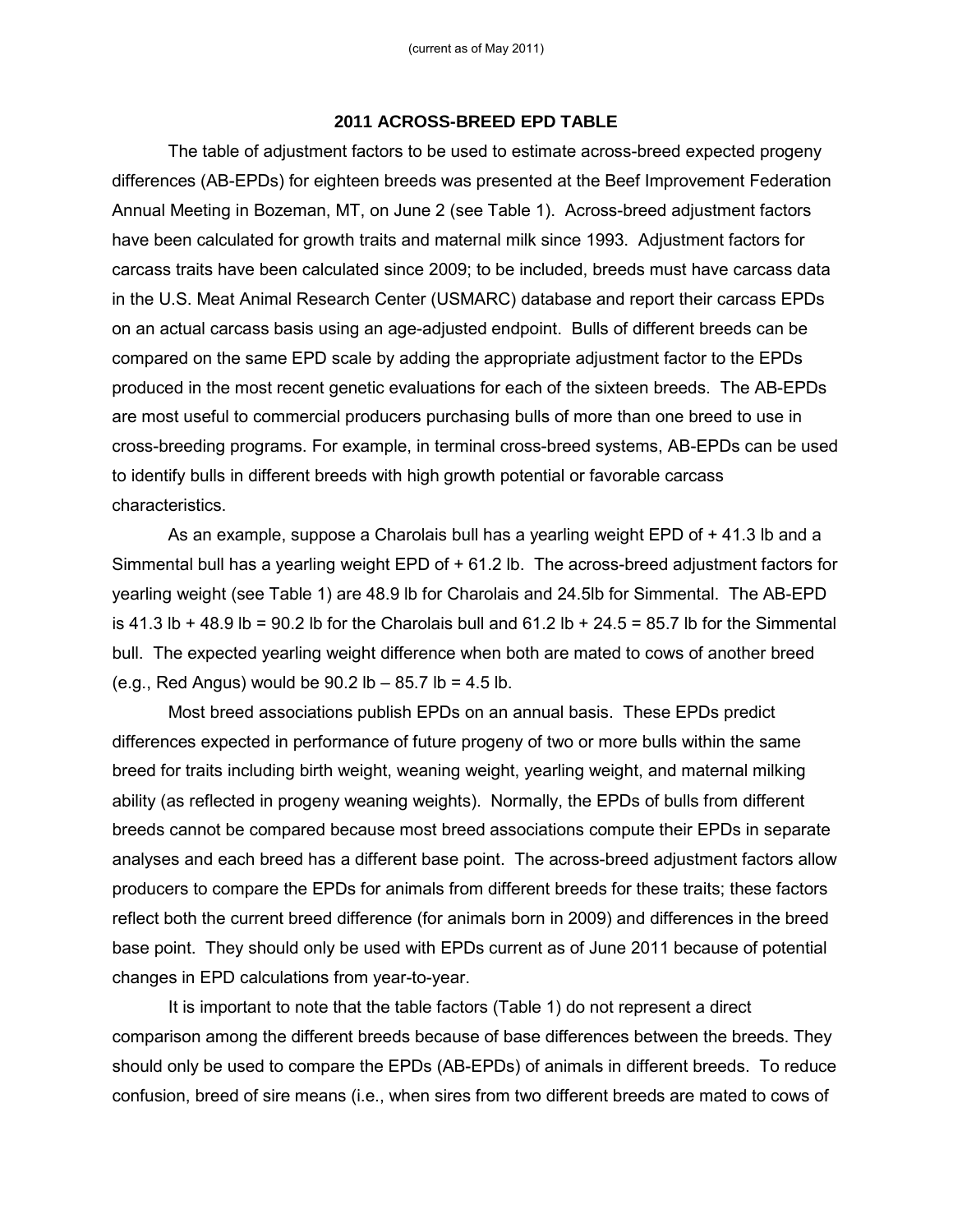a third, unrelated breed) between 2009 born animals under conditions at USMARC are presented in Table 2.

The adjustment factors in Table 1 were updated using EPDs from the most recent national cattle evaluations conducted by each of the eighteen breed associations (current as of May 2011). The breed differences used to calculate the factors are based on comparisons of progeny of sires from each of these breeds in the Germplasm Evaluation Program at USMARC in Clay Center, Nebraska. These analyses were conducted by USMARC geneticists Larry Kuehn (email: [Larry.Kuehn@ars.usda.gov;](mailto:Larry.Kuehn@ars.usda.gov) ph: 402-762-4352) and Mark Thallman (email: [Mark.Thallman@ars.usda.gov;](mailto:Mark.Thallman@ars.usda.gov) ph: 402-762-4261).

| <b>Breed</b>      | <b>Birth</b><br>Wt. | Weaning<br>Wt. | Yearling<br>Wt. | Maternal<br><b>Milk</b> | Marbling<br>Score <sup>a</sup> | Ribeye<br>Area | Fat<br>Thickness |
|-------------------|---------------------|----------------|-----------------|-------------------------|--------------------------------|----------------|------------------|
| Angus             | 0.0                 | 0.0            | 0.0             | 0.0                     | 0.00                           | 0.00           | 0.000            |
| Hereford          | 2.8                 | $-1.5$         | $-17.1$         | $-18.7$                 | $-0.32$                        | $-0.07$        | $-0.051$         |
| <b>Red Angus</b>  | 2.3                 | $-1.5$         | $-8.7$          | $-1.5$                  | 0.00                           | $-0.12$        | $-0.038$         |
| Shorthorn         | 5.9                 | 17.9           | 41.7            | 19.6                    | $-0.10$                        | 0.24           | $-0.151$         |
| South Devon       | 4.2                 | 3.8            | $-4.9$          | $-5.8$                  | 0.08                           | 0.13           | $-0.113$         |
| <b>Beefmaster</b> | 6.8                 | 36.4           | 37.9            | 2.6                     |                                |                |                  |
| <b>Brahman</b>    | 11.4                | 40.4           | 4.5             | 21.4                    |                                |                |                  |
| <b>Brangus</b>    | 4.1                 | 14.9           | 14.0            | 1.3                     |                                |                |                  |
| Santa Gertrudis   | 7.8                 | 34.2           | 24.8            |                         | $-0.64$                        | $-0.18$        | $-0.146$         |
| <b>Braunvieh</b>  | 5.7                 | 18.5           | 22.6            | 30.0                    | $-0.25$                        | 0.92           | $-0.171$         |
| Charolais         | 8.5                 | 40.1           | 48.9            | 4.6                     | $-0.40$                        | 0.87           | $-0.222$         |
| Chiangus          | 3.6                 | $-14.5$        | $-33.9$         |                         | $-0.38$                        | 0.59           | $-0.172$         |
| Gelbvieh          | 3.8                 | 3.9            | $-10.4$         | 10.2                    |                                |                |                  |
| Limousin          | 3.6                 | 0.9            | $-31.3$         | $-13.4$                 | $-0.69$                        | 1.06           |                  |
| Maine-Anjou       | 4.3                 | $-9.8$         | $-28.5$         | $-3.7$                  | $-0.77$                        | 0.96           | $-0.209$         |
| <b>Salers</b>     | 2.0                 | $-0.3$         | $-10.5$         | 0.5                     | $-0.13$                        | 0.81           | $-0.217$         |
| Simmental         | 4.8                 | 25.9           | 24.5            | 15.3                    | $-0.51$                        | 0.95           | $-0.218$         |
| Tarentaise        | 1.8                 | 34.8           | 22.5            | 22.97                   |                                |                |                  |

### **TABLE 1: ADJUSTMENT FACTORS TO ADD TO EPDs OF EIGHTEEN DIFFERENT BREEDS TO ESTIMATE ACROSS BREED EPDs**

<sup>a</sup>Marbling score units:  $4.00 = \text{SI}^{00}$ ;  $5.00 = \text{Sm}^{00}$